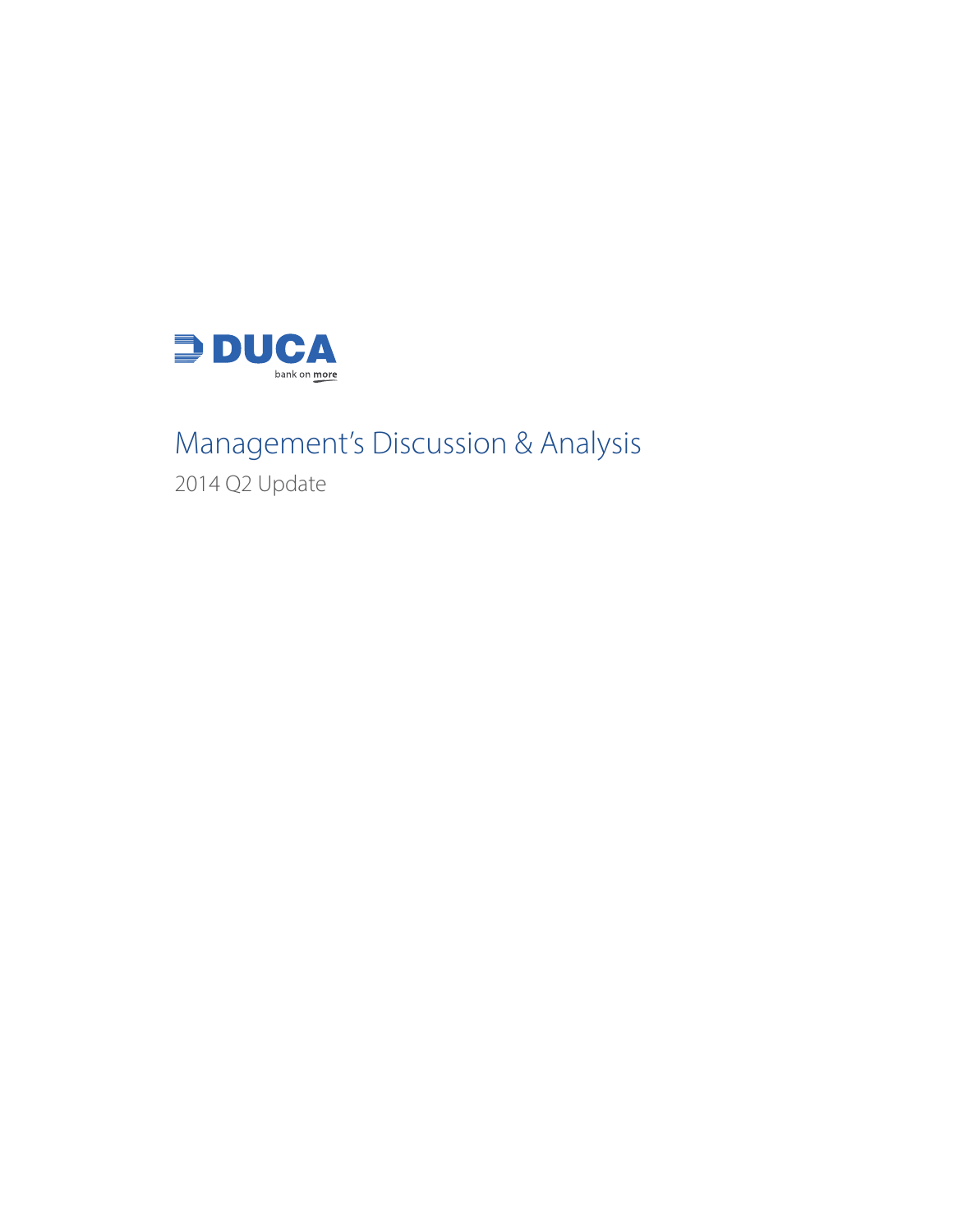### **Financial Summary**

### **Net Income**:

DUCA Financial Services Credit Union Ltd. ("DUCA") is pleased to report that net income for the quarter ended 30 June 2014 was \$2.5 million and \$5.2 million for the half year-ended 30 June 2014. Second quarter results are \$700k ahead of the same quarter period in 2013 and \$1.2 million (30%) ahead of the six month period ended 30 June 2013. DUCA had good loan growth in 2014 both in the residential and commercial books and as a result, higher net interest margin is driving the majority of the improvement in net income for both periods.

### **Operating Efficiency**

DUCA's cost efficiency ratio\* at 30 June 2014 was 62% compared with 67% for the corresponding period in 2013.

### **Return on Equity ("ROE")**

Our Return on Equity ("ROE") was 10% for the first half period ended 30 June 2014 up from 8% in 2013.

### **Loans and Assets**

DUCA ended the quarter with \$1.376 billion in loans and \$1.569 billion in assets. Loans and assets increased \$132 million (21% annualized) and \$177 million (25% annualized) from 31 December 2013, respectively.

### **Capital Expenditures**

Our capital expenditures totaled \$840k for the first half of 2014 and are in line with our operating plan for 2014.





\*Operating expenses divided by net interest margin and other income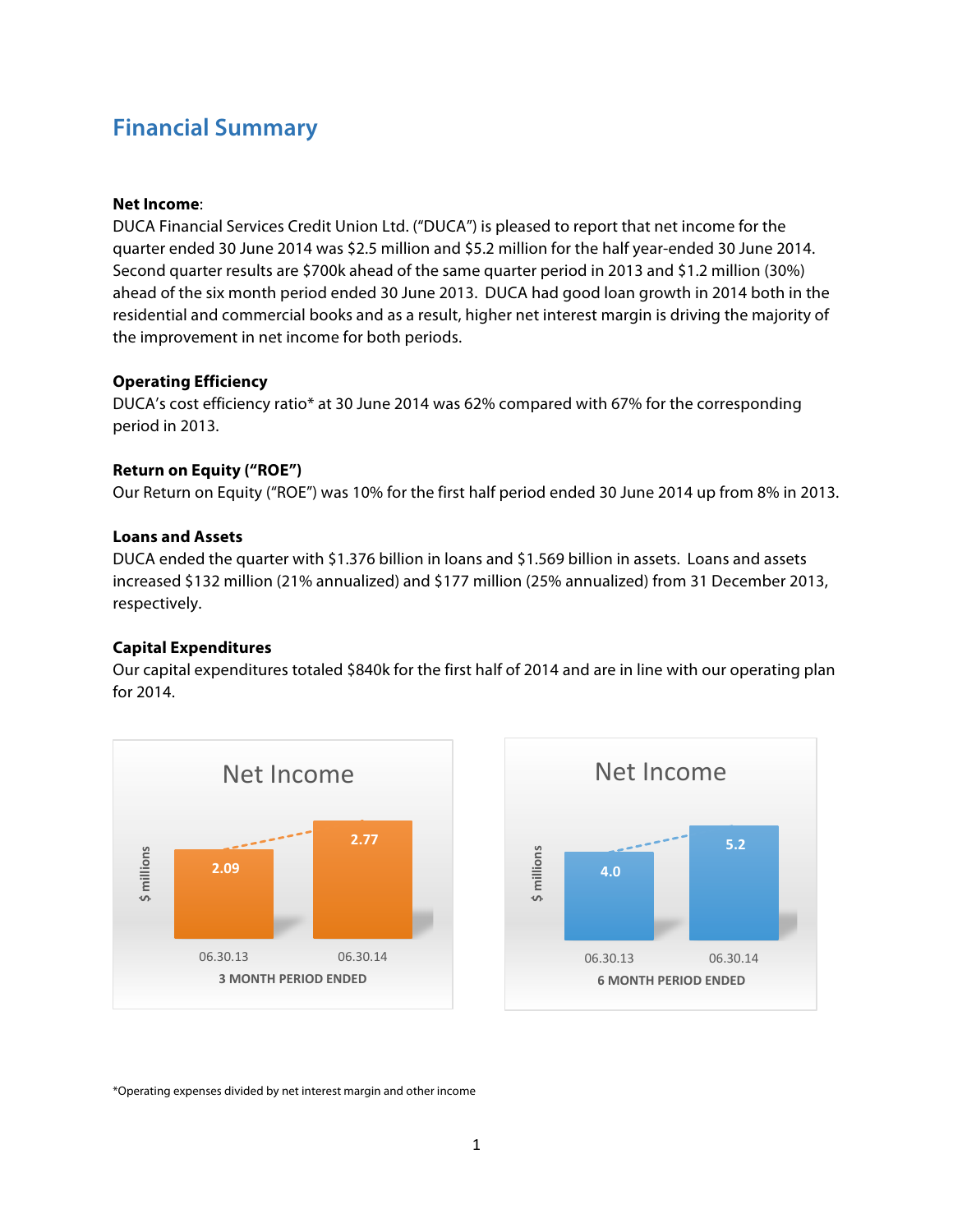## **Financial Commentary**

### **Net Interest Margin**

For the quarter ended 30 June 2014, net interest margin totaled \$8.8 million, up \$1.5 million from the corresponding quarter in 2013. For the six months ended 30 June 2014, net interest income was \$17.3 million and up \$3.2 million (21% annualized) compared to the previous six month period ended 30 June 2013. DUCA experienced good growth in our loan portfolio as a result of a renewed focus both in the residential and commercial space.



### **Non-Interest Income**

Non-interest income commercial increased to \$1.0 million for the quarter ended 30 June 2014 and up \$0.3 million from the corresponding quarter in 2013. For the six months ended 30 June 2014, fee income was \$1.9 million and up \$0.6 million (32%) from the corresponding period in 2013.

### **Loan Loss Provision**

Our loan loss provision was up slightly from 2013 as a result of the growth in the loan portfolio. The loan portfolio continues to perform to expectations with low levels of delinquency. We expect to continue to increase non-specific loan loss provisioning to align with regulatory guidelines as noted in the 2013 Annual Statements.

### **Operating Expenses**

Operating expenses were \$5.9 million and \$11.9 million for the quarter and six months ended 30 June 2014, respectively. Operating expenses were up \$1.1 million and \$1.7 million from the corresponding three month and six month periods ended 30 June 2013, respectively. DUCA continues to make strategic investments in people, business channels and compliance as it builds a framework for sustainable growth.